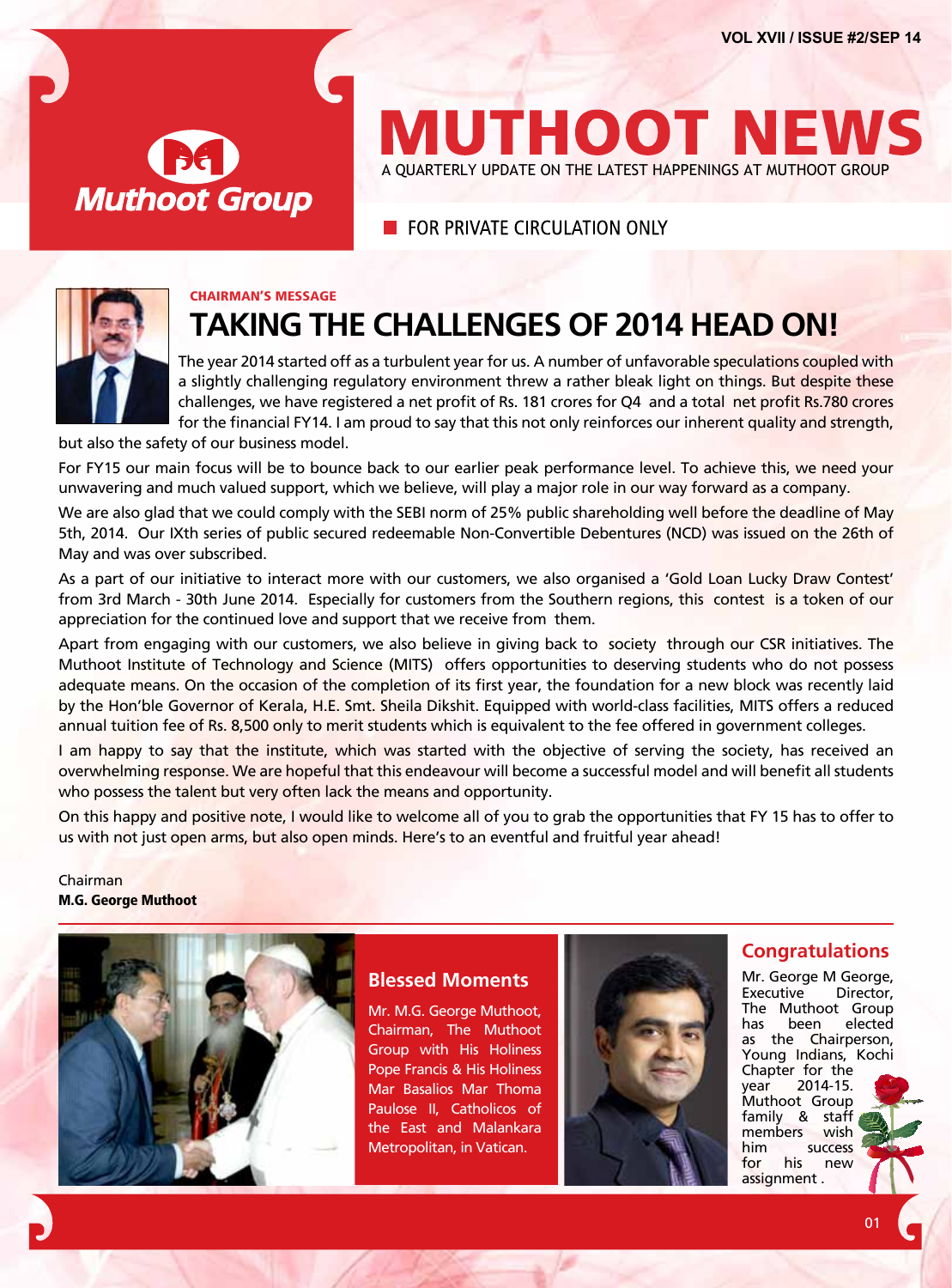

## **Gold Loan Lucky draw contest**



Muthoot Finance Ltd. conducted a monthly lucky draw contest for its gold loan customers in Southern India. Ms. Bhadra, Deputy Mayor, Corporation of Cochin announced the 4th month winner at Muthoot Finance Head Office in the presence of Mr.K.P. Padmakumar, Executive Director, Muthoot Finance Ltd., Mr. George M Alexander, Director, The Muthoot Group, Mr. Cherian Peter, CMO, Muthoot Finance Ltd. and other senior officials.

#### **Alliance in making**



Mr. George Jacob Muthoot, Jt. Managing Director, The Muthoot Group with Dubai Office staff members.



Mr. George Jacob Muthoot with Mr. Rashid Almail, Sponsor of Muthoot Exchange Company, Dubai.

#### **Launch of First Muthoot ATM in Chennai ATM in Kottayam**



(L-R) Mr. Kalaibanan, Regional Manager, Chennai South Region, Mr.N.Mahalingam, Regional Manager, Chennai North Region, Muthoot Finance Ltd., Mr. Deepak Kumar, Inspector of Police, Crime Dept, Chennai, Mr. George M Jacob, Director, The Muthoot Group, Mr. Sivaraman, Sr. Manager, Perambur Branch, Muthoot Finance Ltd.



The First Muthoot ATM in Kottayam was inaugurated by Mr. George Thomas Muthoot, Joint Managing Director, The Muthoot Group. Mr. Abraham George, AGM (Training), Mr. O. K. Varghese, Sr. Regional Manager and Mr. M. M. Mathew, Sr. Manager, Regional Office, Kottayam, The Muthoot Finance Ltd. were present on the occasion.

#### **Educational Expo 2014**



Communication, The Muthoot Group) were present on the occasion.

# **In Loving Memory**



**25th Death Anniversary was commemorated on 1st June, 2014.**

George Kurien Muthoot, M.R.C.P. (UK) Founder Medical Director, Muthoot Healthcare.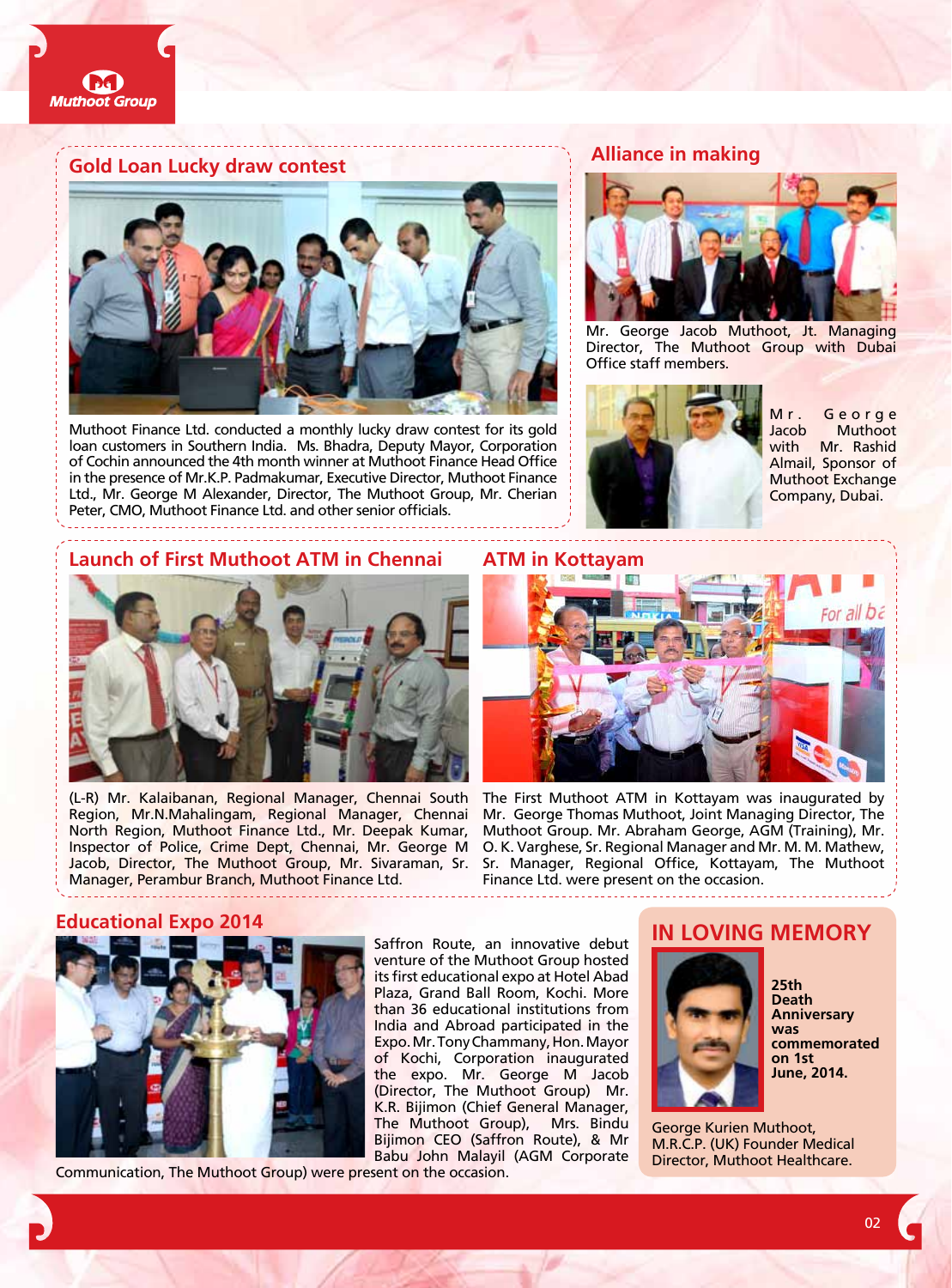

### **Muthoot Insurance Brokers National Offsite held at Goa on 08th May - 10th May 2014 Prominent speakers who addressed the gathering**





Mr. M. G. George Muthoot, Chairman, The Muthoot Group.

Dr. Sara George, Director, The Muthoot Group.



Mr. George Jacob Muthoot, Joint Managing Director, The Muthoot Group.



Mrs. Elizabeth Jacob, Director, The Muthoot Group.



Mr. George M. Jacob, Director, The Muthoot Group.



MD & CEO, India First Life Insurance Muthoot Co. Ltd.



Dr. P. Nandagopal, Mr. Thomas P. Rajan, Director, Insurance Brokers Pvt Ltd.

# **Pillars of Success**



MIBPL presents the Pillars of Success during the National Offsite at Goa. Mr. M. G. George Muthoot, Chairman, Mr. George Jacob Muthoot, Joint Managing Director, Mr. George M. Jacob, Director, The Muthoot Group were present on this occasion.

### **Turn Around Team**



Turn Around Team, Tamil Nadu receiving the Trophy Muthoot, Chairman Joint Managing Director, The Muthoot Group.

# **Best Team, Kolkata**



from Mr. M.G. George Best Team, Kolkata receiving and the Trophy from Mr. M. G. Mr. George Jacob Muthoot, George Muthoot, Chairman and Mr. George M. Jacob, Director.

# **MITS Cultural Fest Muthoot Institute of Technology and Science**



MITS Cultural Fest was inaugurated by Cine Artist, Dhyan Sreenivasan. Dr. Pushpakumar, Principal, Mr. George Varghese, Executive Director, Dr. S Sivakumar, Staff Advisor and Mr. Ajith Joseph,

College Union Chairman, MITS were present on the occasion.



Football World cup fever caught MITS campus. A replica of FIFA World cup was unveiled by Dr. S. Pushpakumar, Principal, Mr. George Varghese, Executive Director, Mr. Eldho Joy, Physical Education Director and Mr. Aravind Muraleedharan, Sports Secretary coordinated the event.

# **Launching of Health Product in North**



Muthoot Insurance<br>Brokers Pyt. Ltd. Pvt. Ltd. launched its Health Product in North. The launch was done by Mr. Alexander George Muthoot, Director, The Muthoot Group in a function held at Delhi. Mr. Thomas

P. Rajan, Director, MIBPL and Mr. Nitin Jain, Chief Operating Officer, Religare Health Insurance were present on this occasion.



Dr. Susan Elias, Prof. & Asst. Dean, Sri Venkateswara College of Engineering, Chennai gave a Motivational Talk 'ENGINEERING YOUR FUTURE' to the students of MITS .

#### **Motivational Talk Annual Sports Meet**



MITS Annual Sports Meet was held on 6th March 2014 at MOSC Medical College Ground. Mr. Joy P Jacob, Secretary, MOSC Medical College, Kolenchery inaugurated the Meet. Dr. S Pushpakumar, Principal and Mr. George Varghese, Executive Director, MITS were felicitated on this occasion. Mr. Aravind Muraleedharan, Sports Secretary, administered oath for the meet in the presence of, Mr. Eldho Joy, Physical Education Director.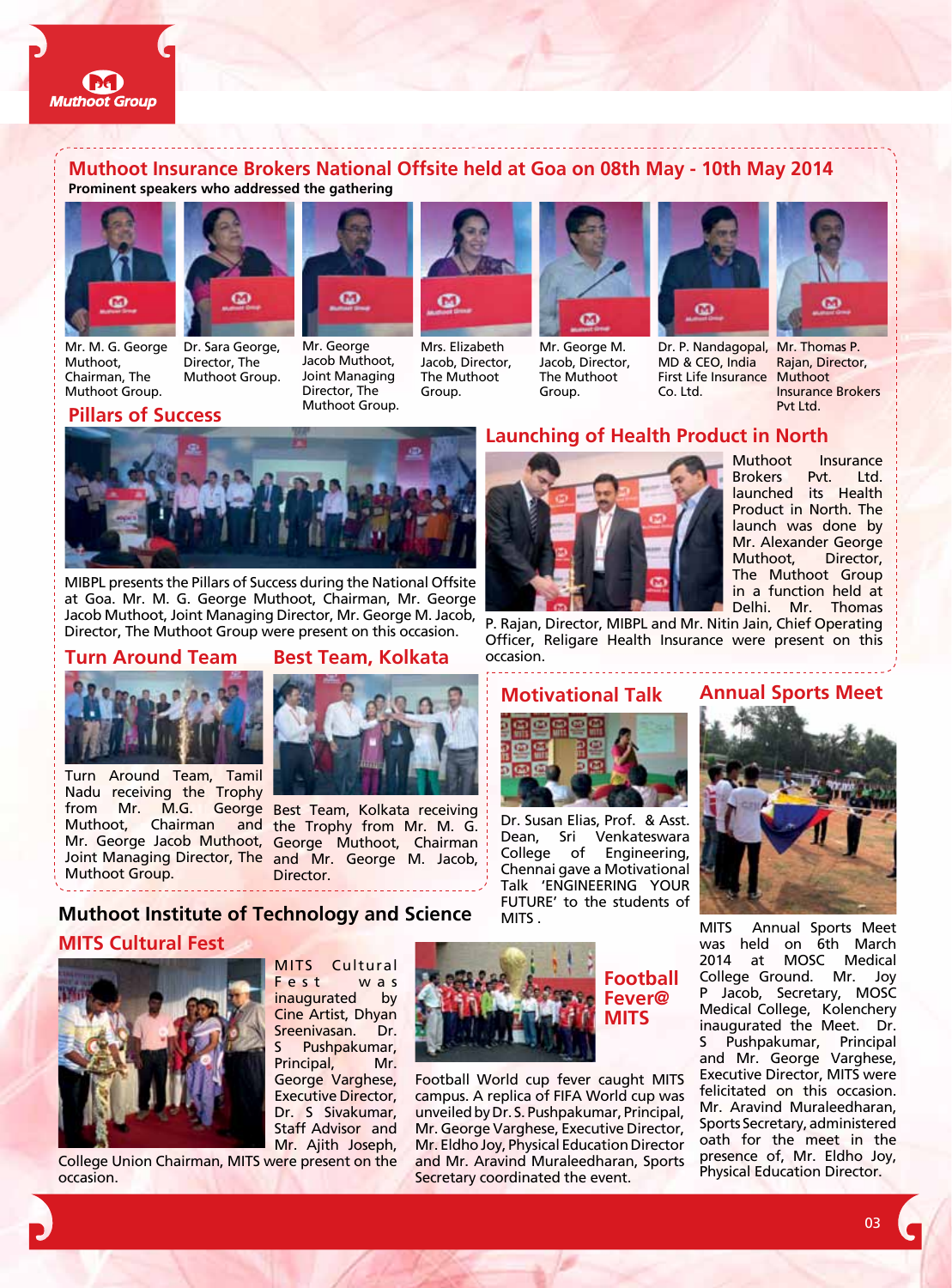

#### **Medical Camp**



MGMMMC, Kozhencherry conducted a free Medical camp at Mar Thoma Church Auditorium, Kuzhikkala.

### **Continuing Medical Education(CME)**



Muthoot Brain Spine Centre conducted Neurology Update-2014, the first ever Neurological CME to be conducted in Pathanamthitta. This conference focused on the most significant and

relevant topics facing clinicians in the field of Neurology in a multi-specialty forum. Inauguration of the CME was done by Prof. Dr. B Ekbal, Neurosurgeon and former Vice-Chancellor of the University of Kerala. Dr.V.N. Asha, Consultant Neurologist, MGMMMC, Kozhencherry, Dr. V.K. Sanjeev, Consultant Neurologist, MGMMMC, Kozhencherry, Prof. Dr. Shaji C.V., Professor & HOD, Dept. Of Neurology, T D Medical College, Alappuzha, Mr. George Alexander Muthoot, Managing Director, The Muthoot Group, Dr. K.V. Mathai, Former Medical Director, MGMMMC, Kozhencherry and former HOD, Dept of Neurosurgery, Dr. Sanjeev Thomas, Professor of Neurology, SCTIMST, Dr.Samuel Joseph, Medical Superintendent and Chief Physician were present on this occasion.

#### **International Nurses Day was celebrated at MGMMMC, Kozhencherry.**



L to R: Dr. Georgie Kurien Muthoot, Executive Director, Muthoot Healthcare, Mrs. Marykutty Ninan, Chief Nursing Officer, Smt. Valsa Kurien, Director, Muthoot Healthcare, Mr. Mathew Kurien, GM-Operations, Dr. Samuel Joseph, Medical

Superintendent, Mrs. Aleyamma John Chacko, Principal, School of Nursing, Mrs. Mary Saji Daniel, Principal, College of Nursing.

#### **Foundation Stone laying ceremony of Cancer Centre, MGMMMC, Kozhencherry.**



With a thrust on providing comprehensive accessible cancer care to the people of Pathanamthitta and surrounding areas, the f o u n d a t i o n stone for the Cancer Centre was laid on April

23, 2014 by his Grace Thomas Mar Athanasius, Metropolitan of Chengannur Diocese. The centre, which is the first of its kind in Pathanamthitta will be equipped with state of the art Radiation Therapy Machinery. This project which has secured the mandatory clearance of the AERB will pose no hazards to the people or the environment. It will in fact provide this service to the local community which hitherto had to secure this service from distant centres.

Father Joseph Madathilethu, Dr. Georgie Kurien Muthoot, Executive Director, Muthoot Healthcare, Dr.Samuel Joseph, Medical Superintendent, MGMMMC, Kozhencherry, Dr. Abu Abraham, Consultant Oncologist and Dr. Cherian Mathew, Chief Surgeon were also present on the occasion.

#### **Medical ICU in MGMMMC**



5 bedded Intensive Coronary Care Unit located adjacent to the ICU offers exclusive coronary care.

The Blessing and Koodasha of the newly renovated Medical ICU in MGMMMC, Kozhencherry was conducted on May 12, 2014. The 12 Bedded Medical ICU, equipped with state of the art equipment offers all modern facilities and services to ICU patients. The

The new College of Nursing Building and Hostel<br>complex at MGMMMC.

at MGMMMC,



#### **Muthoot Diagnostics**

Muthoot Diagnostics completed 10 successful years in providing



superior Diagnostic Services. Ten new health check up schemes have already been launched as part of its successful completion of ten years. A mega cultural event and get together involving all diagnostic centres has been planned for September this year.

**New Project**

Pathanamthitta.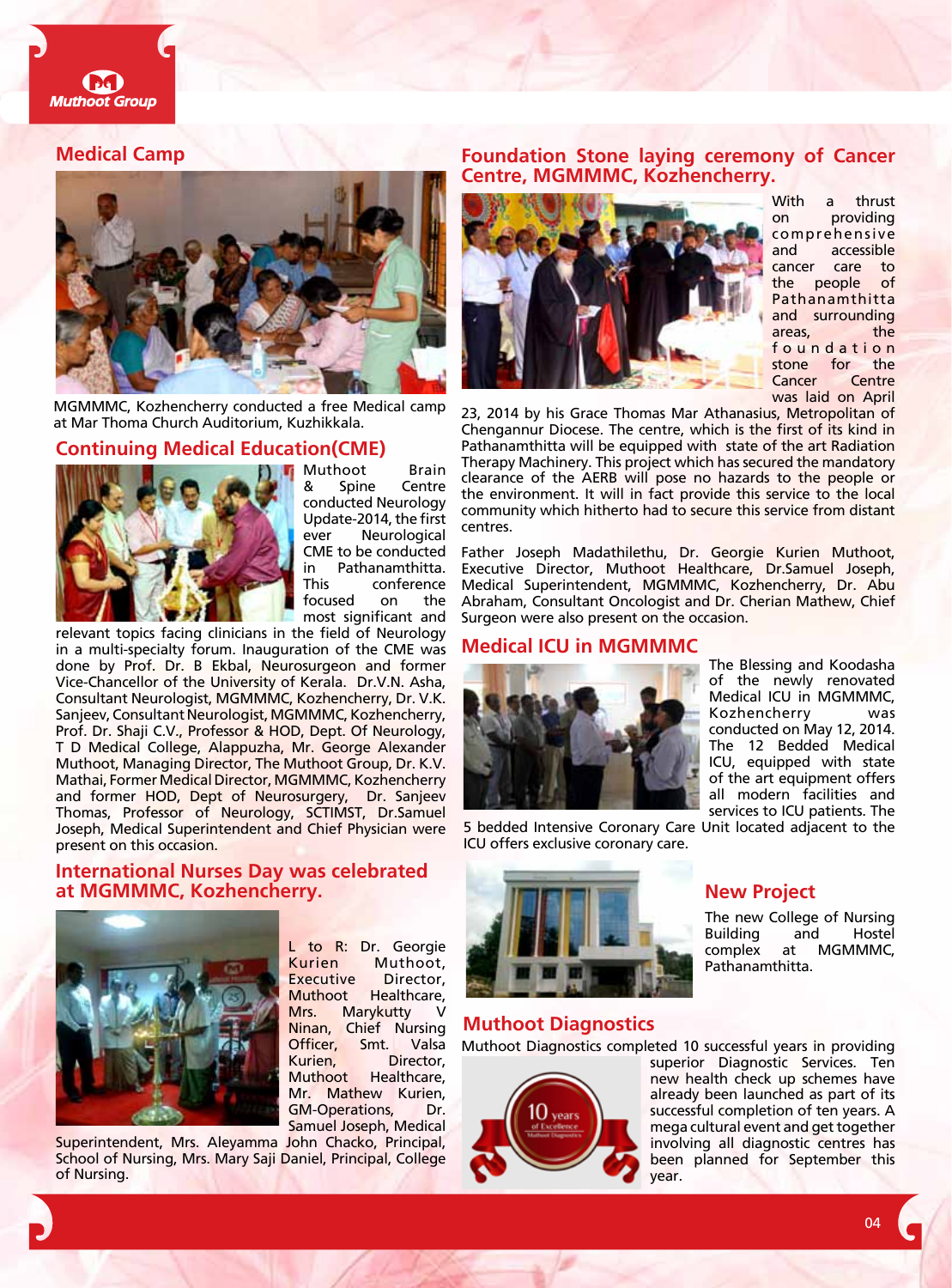

#### **Social Development Drive at Jalandhar Enrollment & Retention Drive in Delhi**



The Muthoot Group has always been at the forefront to promote an integrated approach to rural development. As a pilot initiative under the Muthoot Haathi Mera Saathi-environmental initiative, the company has adopted Village Behram Sarishta (Near Bhogpur), Jalandhar and is aiming towards the social development of the were referred for enrollment in 12 MCD schools of North village.

Through this initiative, Company aims to improve basic community services in the villages. As its first phase, company has installed a branded Electric water cooler for cold water & a non-lit board at bus stand giving detailes of public areas like Panchayat house, main govt schools, Churches, Dera's, Gurudwaras & Community centres etc.

The project also witnessed a plantation drive at the village named as "Clean Green Punjab". Few saplings were planted at the village along with social messages to "save trees".

Ms. Bibi Bakshish Kaur (Chairman – Block Smiti, Bhogpur) inaugurated the drive.

**Medical Assistance**

B.B. Pandurangi, Regional Manager, Mysore handed over the Medical Assistance cheque to Mr. K. P. Basevanho.

**Marriage Assistance**



Mr. Ashok Rane, Regional Manager, Hubli handed over the Marriage Assistance Keshwapur Branch.



cheque in the presence of Fixation. The surgery was a Branch Manager & Staff of success and the child can now Muthoot M George Foundation provided financial assistance for a 21/2 yrs old baby, born with cleft foot from Chottanikkara, Kerala. The child needed a surgery for Ilizarov Ring walk properly.



Muthoot Group, in association with Save the Children, brought 1200 children in the age group of 5-12 years from most marginalized families to the classroom. The children, through an innovative 'Enrollment and Retention drive', East Delhi.

The objective of the enrollment drive was to (1) increase entailment and retention of vulnerable children in the formal education system and putting them on map of development under the programme, (2) create awareness among local community members about children's educational needs irrespective of gender, (3) create awareness about importance of retention of children who are already in school, (4) lay emphasis on the importance of education and ensure that every child in their community have access to formal education, (5) enroll drop-out school children (children who dropped out due to reasons like supporting their family, children facing financial constraints, children denied admission in the school, etc.) back in the formal education system, (6) sensitize parents about Right to Education Act 2009 and importance of regularity in the school.

#### **Bag Distribution**



Bag distribution at St. Mary's Convent Orphanage, Ernakulam.

**Everyone thinks of changing the world, but no one thinks of changing himself - Leo Tolstoy -**